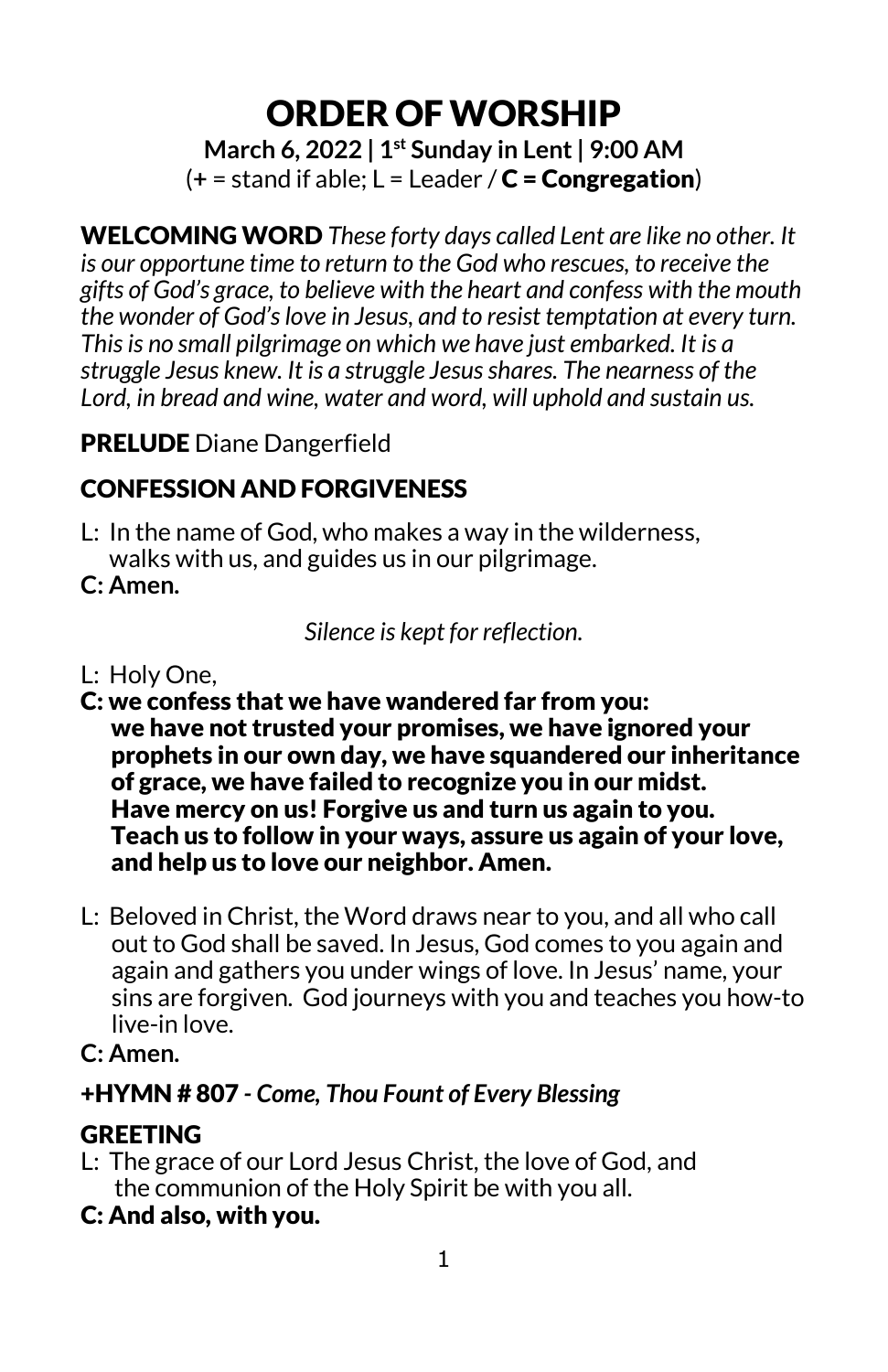### + KYRIE pg. 138

#### + HYMN OF PRAISE pg. 140 "This is the feast…"

### PRAYER OF THE DAY

- L: O Lord God,
- C: you led your people through the wilderness and brought them to the promised land. Guide us now, so that, following your Son, we may walk safely through the wilderness of this world toward the life you alone can give, through Jesus Christ, our Savior and Lord, who lives and reigns with you and the Holy Spirit, one God, now and forever. Amen.

### SONG: "*More Precious Than Silver*" led by Praise Team

### FIRST READING: Deuteronomy 26:1-11

<sup>1</sup>When you have come into the land that the Lord your God is giving you as an inheritance to possess, and you possess it, and settle in it. <sup>2</sup> you shall take some of the first of all the fruit of the ground, which you harvest from the land that the Lord your God is giving you, and you shall put it in a basket and go to the place that the Lord your God will choose as a dwelling for his name. <sup>3</sup>You shall go to the priest who is in office at that time, and say to him, "Today I declare to the Lord your God that I have come into the land that the Lord swore to our ancestors to give us." 4When the priest takes the basket from your hand and sets it down before the altar of the Lord your God, <sup>5</sup>you shall make this response before the Lord your God: "A wandering Aramean was my ancestor; he went down into Egypt and lived there as an alien, few in number, and there he became a great nation, mighty and populous. <sup>6</sup>When the Egyptians treated us harshly and afflicted us, by imposing hard labor on us,  $\frac{7}{1}$  we cried to the Lord, the God of our ancestors; the Lord heard our voice and saw our affliction, our toil, and our oppression. 8The Lord brought us out of Egypt with a mighty hand and an outstretched arm, with a terrifying display of power, and with signs and wonders; <sup>9</sup>and he brought us into this place and gave us this land, a land flowing with milk and honey.  $^{10}$ So now I bring the first of the fruit of the ground that you, O Lord, have given me." You shall set it down before the Lord your God and bow down before the Lord your God. <sup>11</sup>Then you, together with the Levites and the aliens who reside among you, shall celebrate with all the bounty that the Lord your God has given to you and to your house.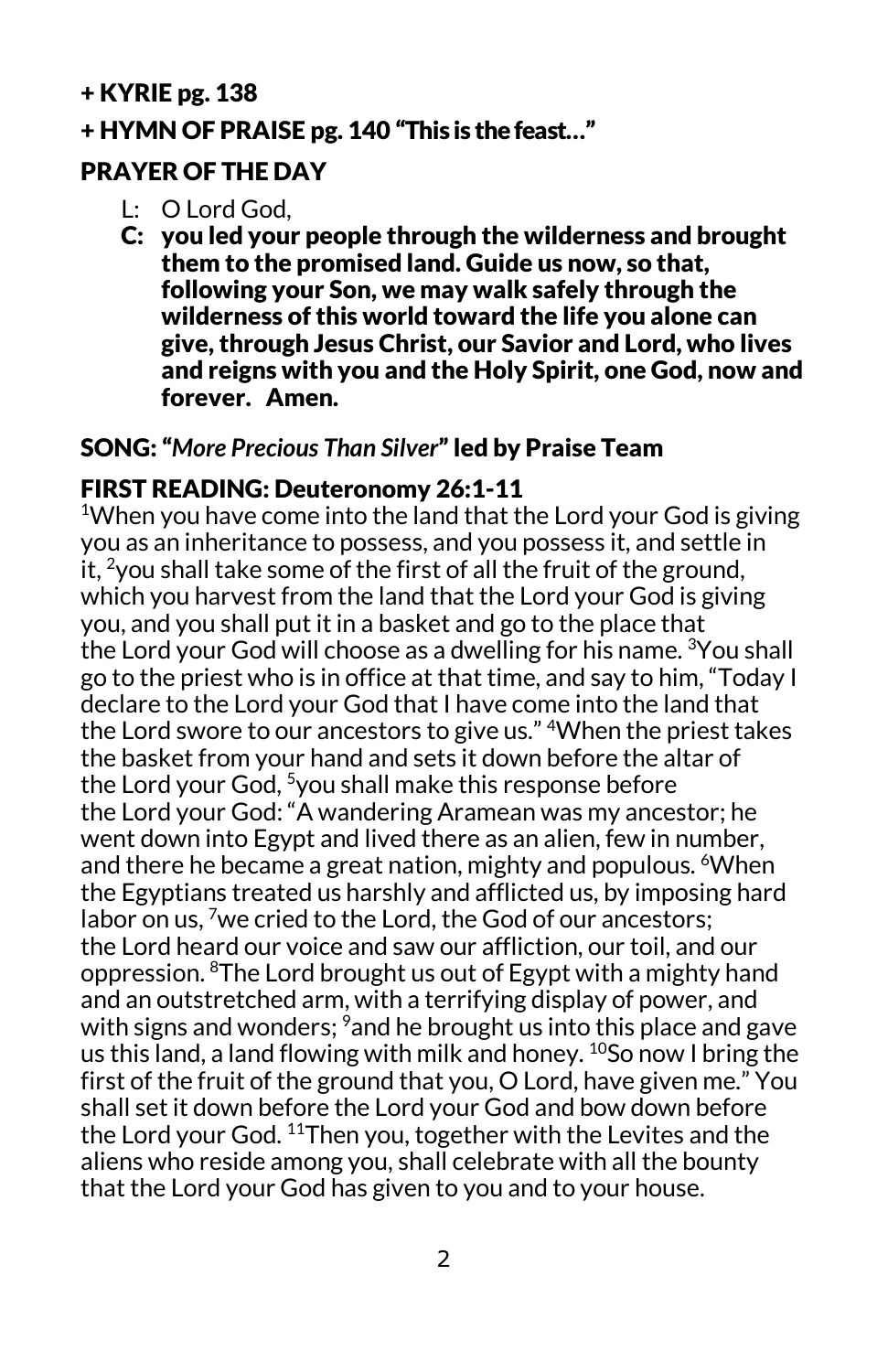### SECOND READING: Romans 10:8b-13

<sup>8</sup> "The word is near you, on your lips and in your heart" (that is, the word of faith that we proclaim);  $9$  because if you confess with your lips that Jesus is Lord and believe in your heart that God raised him from the dead, you will be saved. 10For one believes with the heart and so is justified, and one confesses with the mouth and so is saved. 11The scripture says, "No one who believes in him will be put to shame." 12For there is no distinction between Jew and Greek; the same Lord is Lord of all and is generous to all who call on him. <sup>13</sup> For, "Everyone who calls on the name of the Lord shall be saved."

### +ACCLAMATION **(pg. 142)**

#### (sing) Return to the Lord, your God, for he is gracious and merciful, slow to anger, and abounding in steadfast love, and abounding in steadfast love.

- L: The Gospel according to Luke, Chapter 4
- C: Glory to you, O Lord

### GOSPEL: Luke 4:1-13

 $1$ Jesus, full of the Holy Spirit, returned from the Jordan and was led by the Spirit in the wilderness, <sup>2</sup>where for forty days he was tempted by the devil. He ate nothing at all during those days, and when they were over, he was famished. 3The devil said to him, "If you are the Son of God, command this stone to become a loaf of bread." 4Jesus answered him, "It is written, 'One does not live by bread alone.'" 5Then the devil led him up and showed him in an instant all the kingdoms of the world. 6And the devil said to him, "To you I will give their glory and all this authority; for it has been given over to me, and I give it to anyone I please. 7If you, then, will worship me, it will all be yours." 8Jesus answered him, "It is written, 'Worship the Lord your God, and serve only him." <sup>9</sup>Then the devil took him to Jerusalem, and placed him on the pinnacle of the temple, saying to him, "If you are the Son of God, throw yourself down from here, <sup>10</sup>for it is written, 'He will command his angels concerning you, to protect you,<sup> $11$ </sup> and On their hands they will bear you up, so that you will not dash your foot against a stone.'" 12Jesus answered him, "It is said, 'Do not put the Lord your God to the test.'" 13When the devil had finished every test, he departed from him until an opportune time.

+L: The Gospel of the Lord +C: Praise to you, O Christ

CHOIR ANTHEM*: "Hope of the World"*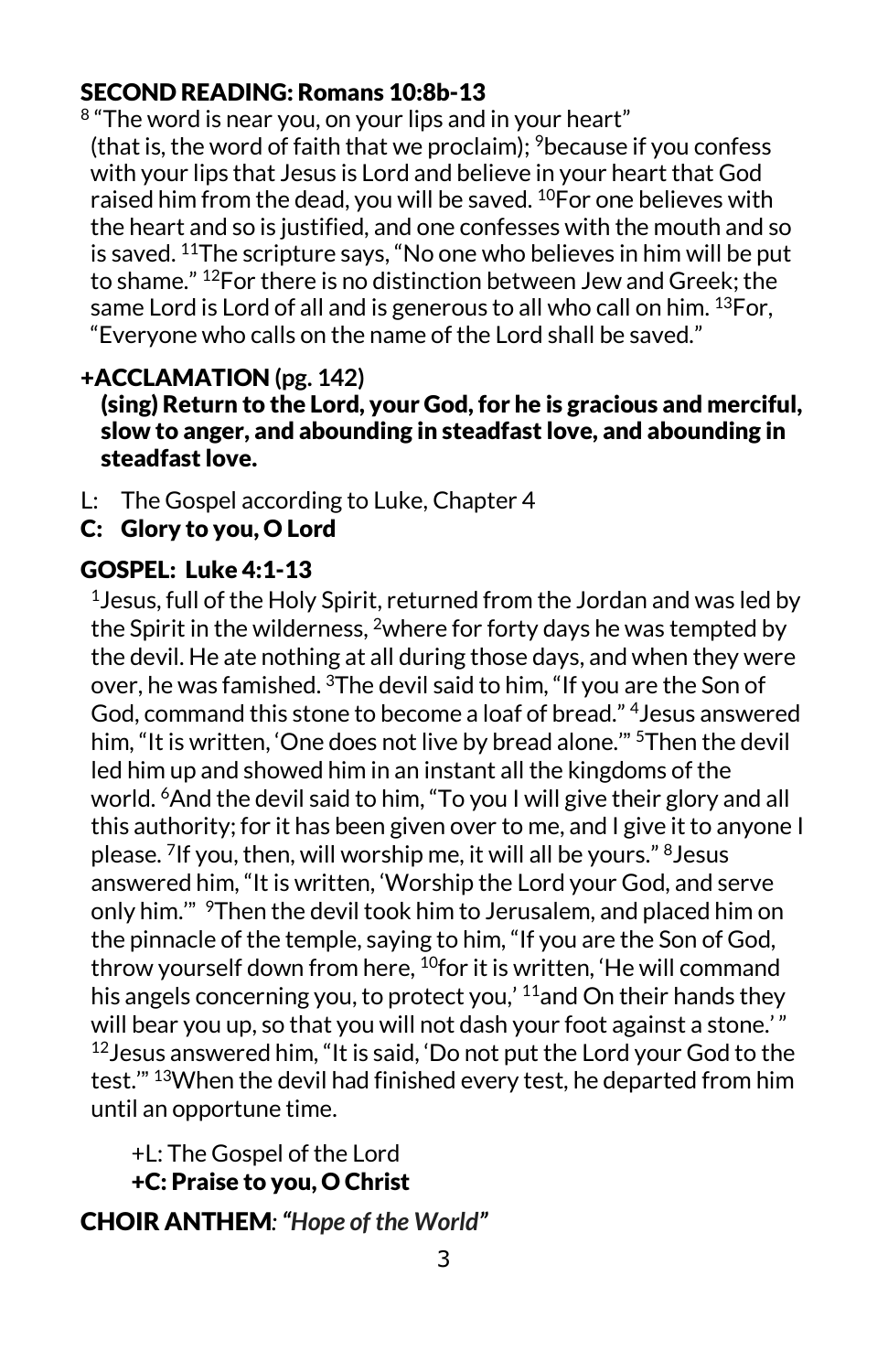## CHILDREN'S MESSAGE

MESSAGE Pastor John Twiton

## +HYMN # 319 - O Lord, Throughout These Forty Days

# RESPONSE TO THE WORD

**+** NICENE CREED pg. 104

## **THE PRAYERS** pg. 143

 (As the pastor concludes each petition with the words: "Lord in your mercy..." The people respond: Hear our prayer.")

OFFERING - Music *"Shine On"* by Praise Team

# OFFERTORY - #182 *Let the Vineyards Be Fruitful MEAL*

+ Offering Prayer: Extravagant God, you have blessed us with the fullness of creation. Now we gather at your feast where you offer us the food that satisfies. Take and use what we offer here, come among us, and feed us with the body and blood of Christ, in whose name we pray. Amen.

**+**The Great Thanksgiving pg. 144

+Words of Institution

+ The Lord's Prayer pg. 145 (right hand column)

## **Communion**

Prayer after Communion: Blessed Jesus, in this rich meal of grace, you have fed us with your body, the bread of life. Now send us forth to bear your life-giving hope to a world in need. Amen.

## SENDING

# COMMUNITY WORD

## **+**BLESSING

- L: May the blessing of God our creator, the love of Jesus Christ our redeemer, and the presence of the Holy Spirit the comforter, surround you and sustain you until we gather again.
- C: Amen.

## +HYMN # 618 - *Guide Me Ever, Great Redeemer*

## **+**DISMISSAL

L: Go in peace. Serve the Lord.